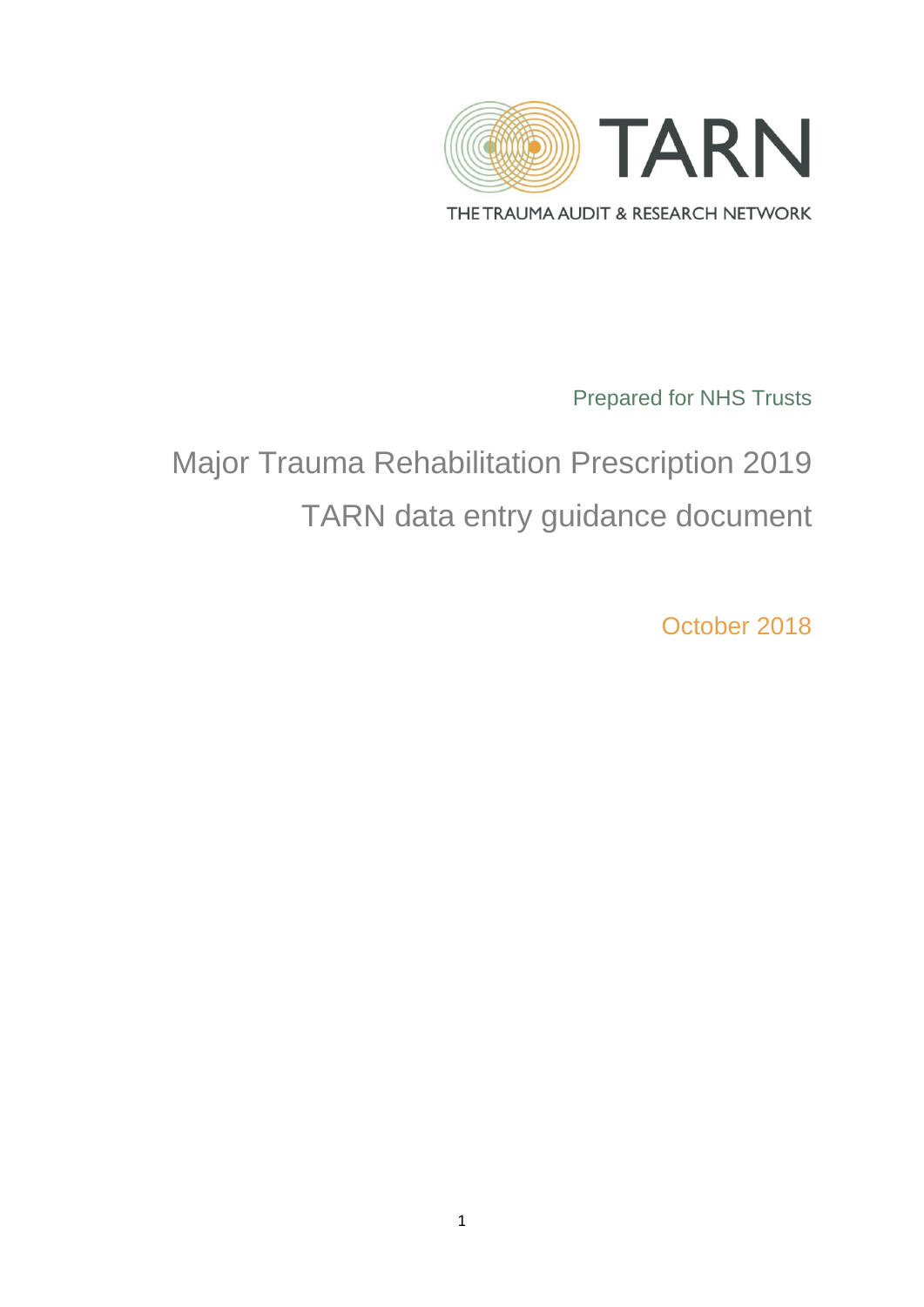#### **Overview**

In April 2019, a new Rehabilitation Prescription will be launched.

A Task & Finish Group was assembled earlier this year by Professor Chris Moran to develop the new Prescription (adult and children's versions) and this work is now complete and the TARN data entry system has been revised to accommodate these changes.

At present these new Rehabilitation Prescription 2019 fields are not mandatory, but have been added to the system now so Trusts' have sufficient opportunity to familiarise themselves with the changes prior to their launch in 2019. Therefore, Trusts can enter data into these new fields now if they wish to do so.

There will also be a new 'Employment/Education Pre-accident' question added to the opening section, which again is not mandatory.

The existing Best Practice Tariff questions will remain in place until April 2019 and will continue to drive the BPT payment until that time.

The existing Rehabilitation section questions will also remain for now, but will eventually be superseded by the 2019 Rehabilitation Prescription questions.

This guidance document contains:

- Information about the Adult 2019 Rehabilitation Prescriptions, as set out by NHS-E.
- Information about the Children's 2019 Rehabilitation Prescription, as set out by NHS-E.
- Rehabilitation category guidance from NHS-E
- Guidance on the additions to the TARN data entry system and how they function.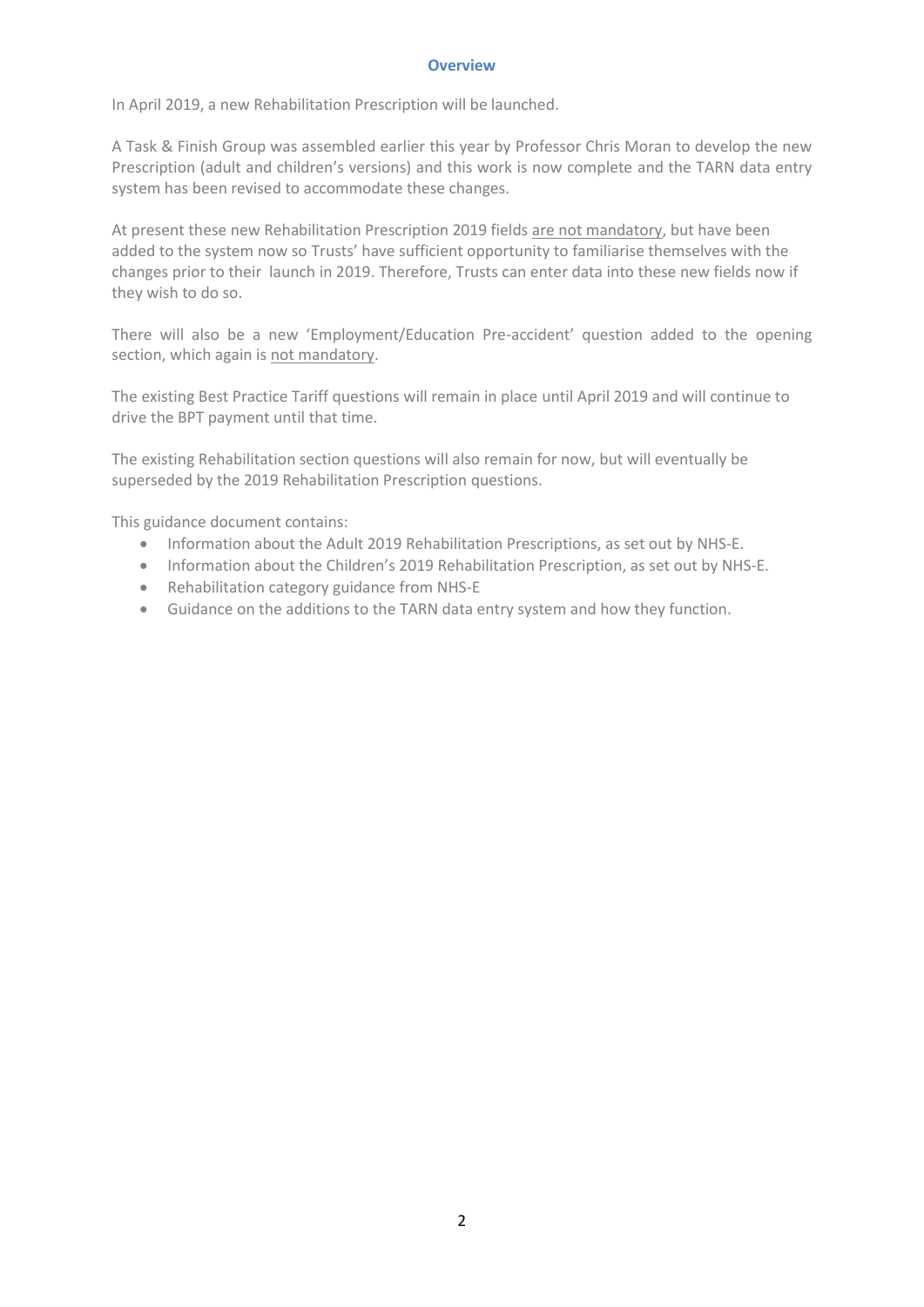# Developed by NHS-England **Major Trauma Rehabilitation Prescription 2019 Adult patients**

**A first rehabilitation assessment should take place within 48-72 hours of the patient's admission and the Rehabilitation Prescription (2019) will have to be completed for all major trauma patients who need rehabilitation at discharge. All major trauma patients will require an evaluation of their rehabilitation needs and this process must be recorded on TARN. If the patient is found to have no rehabilitation needs, the full rehabilitation prescription outlined below does not need to be completed and the patient is still eligible for best practice tariff. For adult\* patients found to need rehabilitation, the following six actions must be taken:**

- **1. The Rehabilitation Prescription must be developed with the involvement of the patient and/or their family/carers**
- **2. Administered by specialist health care professional in rehabilitation\*\***
- **3. The Rehabilitation Plan must contain 8 core items \*\*\***
- **4. The Rehabilitation Plan must be discussed with the patient, where possible, and copies provided for them, their General Practitioner and the next care provider**
- **5. Completion of minimum rehabilitation data set that should reflect the patient's needs at the time of discharge\*\*\*\***
- **6. All the above recorded by TARN**

\* For best practice tariff, the adult rehabilitation prescription should be used for all patients who are aged 18 years or older on the day of their accident. It is recognized that some patients aged 16 or 17 years may choose to be, or be more appropriately managed by children's services. For this group of patients it is at the discretion of the clinical team to use either the children's or adult rehabilitation prescription. Patients injured before their 16th birthday should have the children's rehabilitation prescription.

\*\*Rehabilitation Prescription- should be completed by Health Care Professionals after a multidisciplinary team (MDT) assessment and signed off by senior staff members, at a minimum: Consultant or Specialist trainee in Rehabilitation Medicine, Band-7 specialist rehabilitation clinician or Major Trauma Coordinator.

\*\*\* The RP may be provided as a single document for both the patient and professionals or as two separate documents to be given on the point of discharge. Both digital and printed formats are acceptable. The RP must contain, as a minimum standard, the following 8 core items:

- 1. Patient demographics
- 2. Actions for the GP and patient
- 3. A list of relevant injuries
- 4. A management list for each of these injuries
- 5. Ongoing rehabilitation needs
- 6. Services the patients has been referred to
- 7. A contact number for advice
- 8. A section where the patient can record their comments

The rehabilitation dataset that is collected may be provided to the patient but this is not a requirement for Best Practice and is at the discretion of the local clinical team.

MTC's will be asked to provide templates of their documentation to the CRG and audit of the updated RP will form part of the national peer review in 2019.

\*\*\*\* The minimum rehabilitation data set has three parts. All must be completed for best practice. The rehabilitation categories are defined to allow accurate data collection.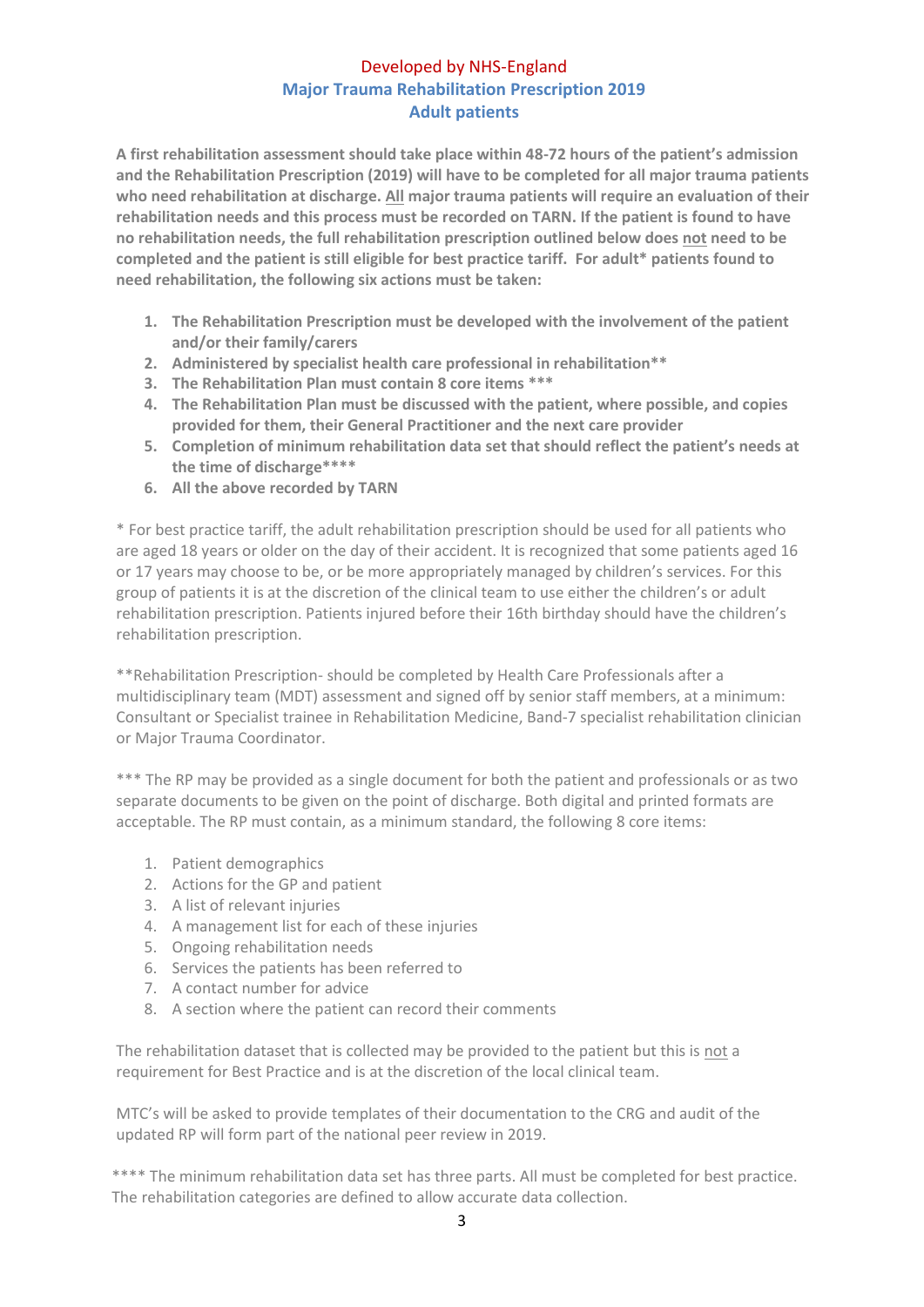# Developed by NHS-England **Major Trauma Rehabilitation Prescription 2019 Children**

**A first rehabilitation assessment should take place within 48-72 hours of admission and the Rehabilitation Prescription (2019) for children\* will have to be completed for all major trauma patients who need rehabilitation at discharge. All children suffering major trauma will require an evaluation of their rehabilitation needs and this process must be recorded on TARN. If the child is found to have no rehabilitation needs, the full rehabilitation prescription outlined below does not need to be completed and the patient is still eligible for best practice tariff. If the child is found to need rehabilitation, the following six actions must be taken:**

- **1. The Rehabilitation Prescription for Children must be developed with the involvement of the patient and / or their family/carers.**
- **2. Administered by specialist health care professional in children's rehabilitation\*\***
- **3. A Rehabilitation Plan which must contain 9 core items \*\*\***
- **4. The Rehabilitation Plan must be discussed with the patient where practical and with their parents/carers, and copies provided for them, their General Practitioner and the next care provider.**
- **5. Completion of minimum rehabilitation data set\*\*\*\***
- **6. All the above recorded by TARN**

\* For best practice tariff, the children's rehabilitation prescription should be used for all patients who are under the age of 16 years on the day of their accident. It is recognized that some patients aged 16 or 17 years may choose to be, or be more appropriately managed by children's services. For this group of patients it is at the discretion of the clinical team to use either the children's or adult rehabilitation prescription. Patients injured on the day of their 18th birthday or afterwards should have the adult rehabilitation prescription.

. \*\* Rehabilitation Prescription- should be completed by Health Care Professionals after a multidisciplinary team (MDT) assessment and signed off by senior staff members, at a minimum: Consultant or Specialist trainee in Rehabilitation Medicine, Band-7 specialist rehabilitation clinician or Major Trauma Coordinator.

\*\*\* The RP may be provided as a single document for both the patient and professionals or as two separate documents to be given on the point of discharge. The RP for children must contain, as a minimum standard, the following 9 core items:

- 1. Patient demographics
- 2. A Safeguarding Assessment relating to the circumstance of the injuries
- 3. Actions for the GP and / or community paediatric team plus parents/carer
- 4. A list of relevant injuries
- 5. A management list for each of these injuries
- 6. Ongoing rehabilitation needs
- 7. Services the patients has been referred to including an educational plan
- 8. A contact number for advice
- 9. A section where the patient and/or parent or carer can record their comments

The rehabilitation dataset that is collected may be provided to the patient or parents but this is not a requirement for Best Practice and is at the discretion of the local clinical team.

MTC's will be asked to provide templates of their documentation to the CRG and audit of the updated RP will form part of the national peer review in 2019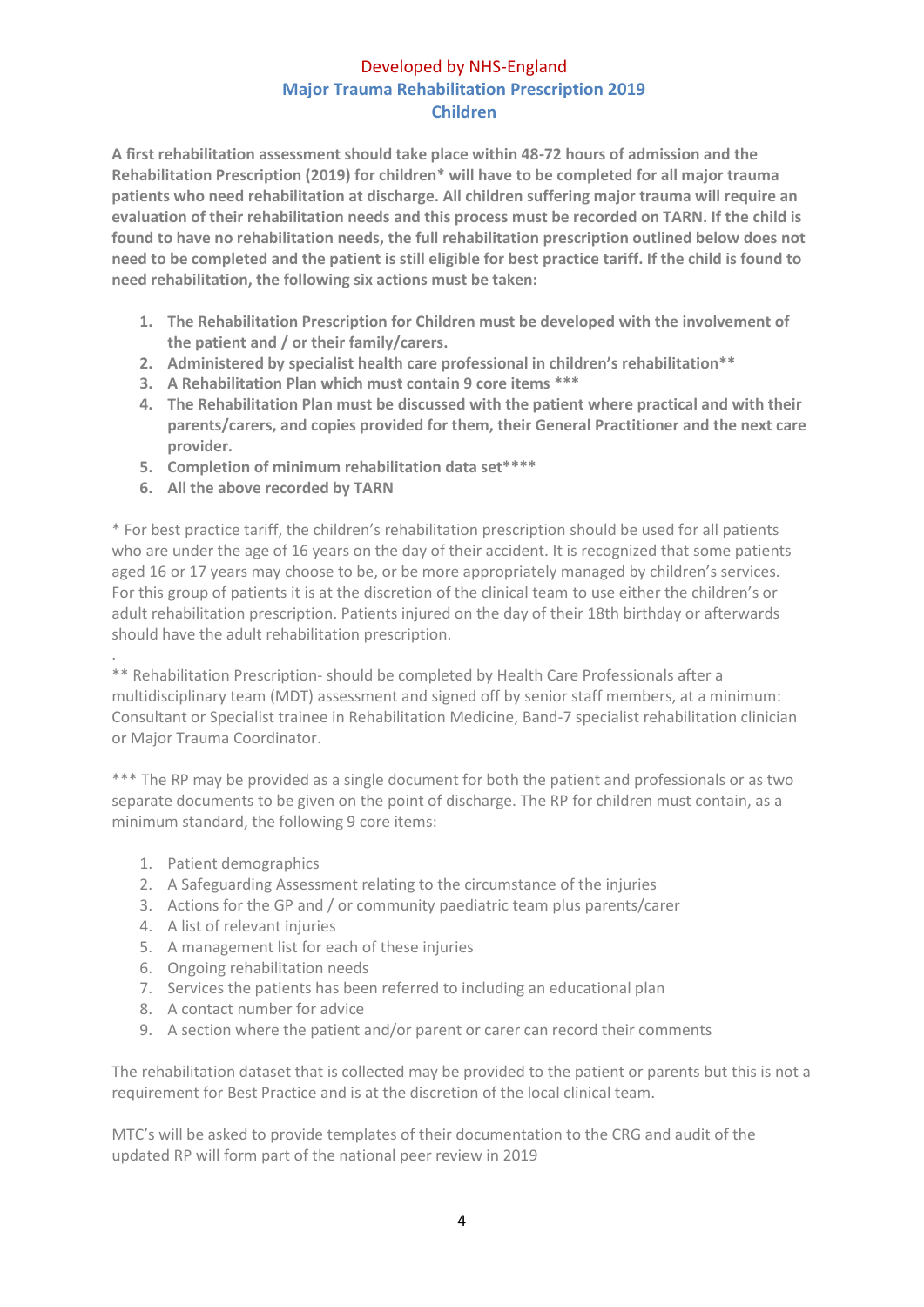# **Rehabilitation categories**

#### *In the context of transfer or discharge from a Major Trauma Centre*

#### **Category A Rehabilitation Needs**

Patients who need specialist inpatient rehabilitation delivered by a multi-professional team led by a Consultant in Rehabilitation Medicine and who have very complex rehabilitation needs. Patients may be medically unstable or potentially medically unstable and may still require direct inputs from their acute major trauma teams. They may require involvement of 5 or more therapy disciplines. Category A patients include those with tracheostomies who are being actively weaned, those who require ventilation, and those with Prolonged Disorder of Consciousness. Patients with brain injury who have severe cognitive deficits and highly challenging behaviours requiring rehabilitation have Category A needs.

#### **Category B Rehabilitation Needs**

Patients who need specialist inpatient rehabilitation delivered by a multi-professional team led by a Consultant in Rehabilitation Medicine and who have complex rehabilitation needs. Patients are usually medically stable. The involvement of 4 therapy disciplines is required. Patients with stable tracheostomy who are not being weaned may have Category B needs. Patients with brain injury and cognitive deficits who can be managed in a structured environment have Category B needs.

#### **Category C Rehabilitation Needs**

Patients who do not have complex rehabilitation needs and require rehabilitation in a residential setting, which can be delivered by a non-specialist team in either a hospital or intermediate care facility. Up to 3 therapy disciplines may need to be involved.

Most patients with musculoskeletal injuries who need inpatient rehabilitation will have Category C needs. The frail elderly who have complex medical needs are likely to have Category C rehabilitation needs.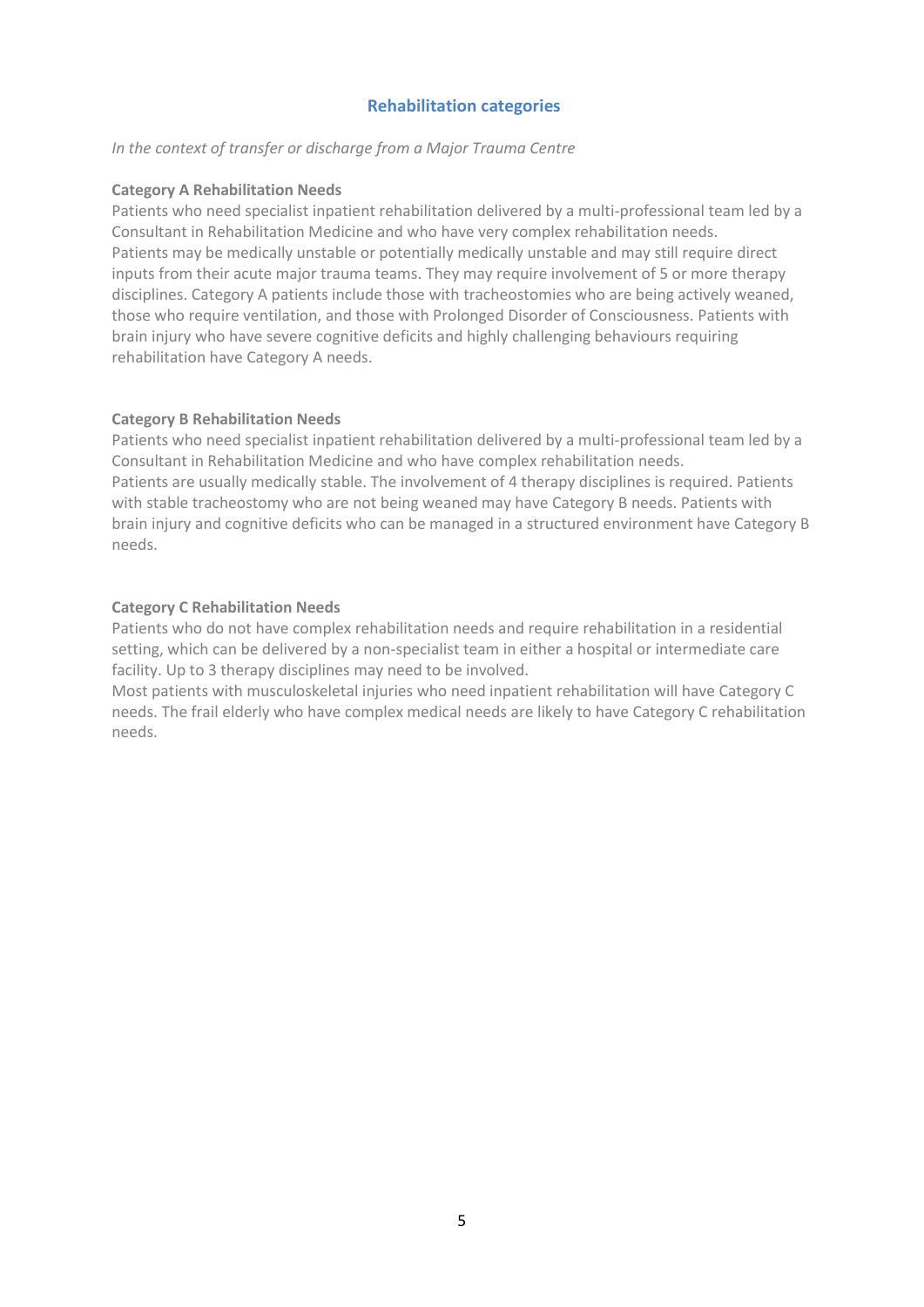The first new question appears on the **Opening Section** under the **TARN Yes/No** field and is entitled **Employment/Education Details (pre-accident).** 

*It is a simple list that contains dropdown options for both adults and children, as shown below and can be completed whether or not a Rehabilitation assessment has been made.* 

| <b>Question location</b>                               |                                              |    | <b>Dropdown options</b>                                                                                                                                    |
|--------------------------------------------------------|----------------------------------------------|----|------------------------------------------------------------------------------------------------------------------------------------------------------------|
| <b>Opening Section</b>                                 |                                              |    |                                                                                                                                                            |
| *NHS Patient Number                                    | 9999999999                                   |    |                                                                                                                                                            |
| *Gender                                                | $\bigcirc$ Male $\bigcirc$ Female $\bigcirc$ |    |                                                                                                                                                            |
| *Full date of birth?                                   | $\odot$ Yes $\odot$ No $\ominus$             |    |                                                                                                                                                            |
| *Date of birth                                         | (DD/MM/YYYY)<br>/09 /1967<br>30              |    |                                                                                                                                                            |
| $*Aqe$                                                 | 49.2                                         |    |                                                                                                                                                            |
| *Patient Post Code (first part)                        |                                              |    |                                                                                                                                                            |
| *Patient Post Code (first numeric<br>of second part)   |                                              |    | Nursery<br>Primary mainstream                                                                                                                              |
| *Date of arrival at the hospital                       | (DD/MM/YYYY)<br>$\sqrt{01}$ /2017<br>01      |    | Secondary mainstream<br>Special educational school<br>Home schooling<br>Other alternative educational placement<br>Full or part-time education<br>Employed |
| #Time of arrival at the hospital                       | (HH:MM)<br>$12 \div 30$                      |    |                                                                                                                                                            |
| *Admitting Service                                     |                                              |    |                                                                                                                                                            |
| *Was the patient transferred?                          | ۷.                                           |    |                                                                                                                                                            |
| *TARN                                                  | $\bigcirc$ Yes $\bigcirc$ No $\bigcirc$      |    | Unemployed<br>Child care / Carer                                                                                                                           |
| <b>Employment/Education Details</b><br>(pre-accident)? |                                              | ۷. | Retired<br>Other (homemaker, disability benefits, termed unemployed)                                                                                       |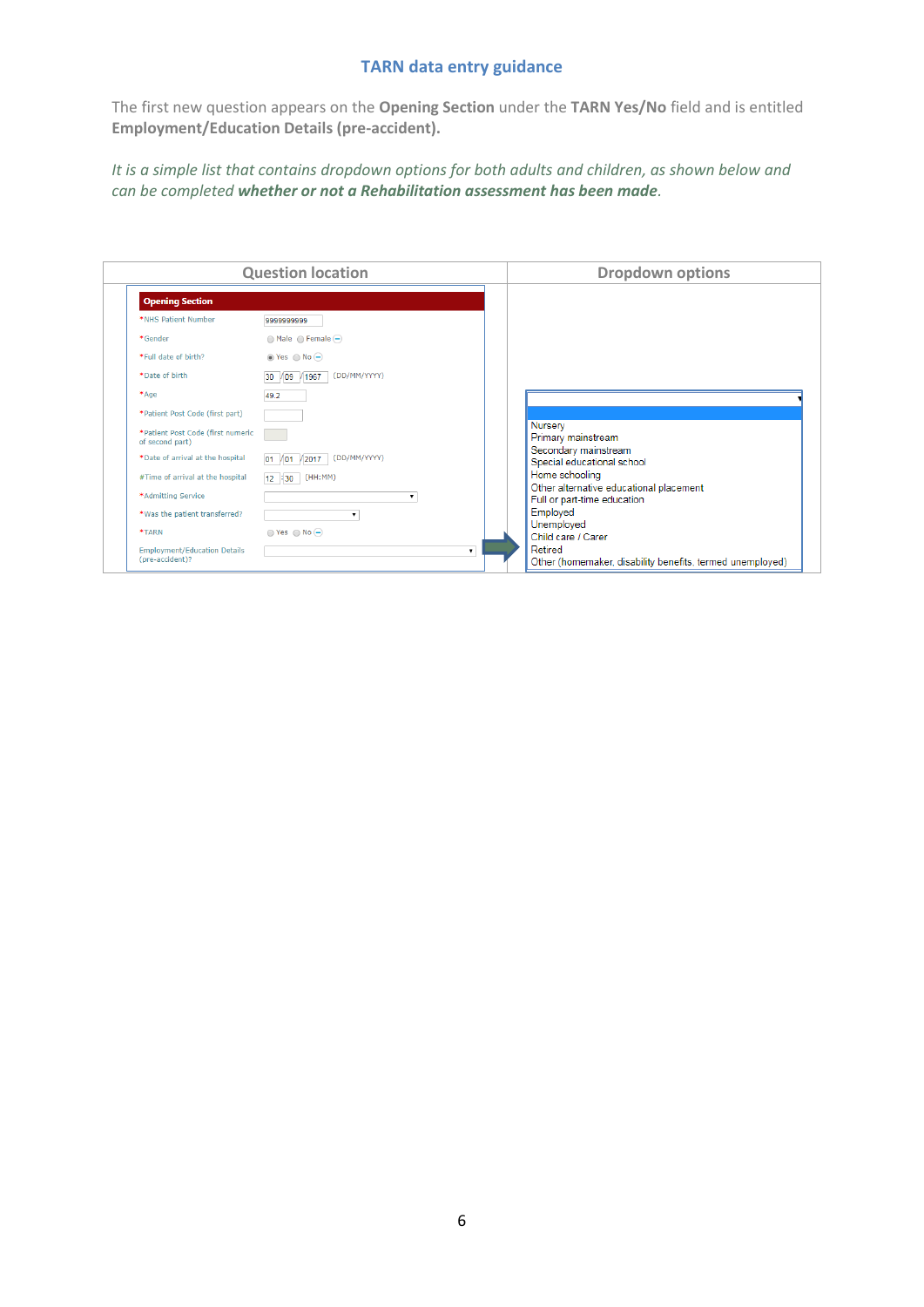All the new Rehabilitation Prescription questions are contained in a section entitled: **2019 Rehabilitation Prescription**, which appears at the bottom of the Opening Section.

# **2019 Rehabilitation Prescription**

The first question in this section is: **Have rehabilitation needs been evaluated?**

- If No or Not Appropriate is selected: No further questions appear in this section.
- If Yes is selected, the question: **Are there rehabilitation needs** appears, as below.



#### **Are there rehabilitation needs?**

- If No or Not Recorded is selected: No further questions appear in this section.
- If Yes is selected, the question: **Prescription Type** appears and users are prompted to choose either **Adult or Children's Rehabilitation Prescription.**

| 2019 Rehabilitation Prescription                     |                                                                                           |  |  |  |
|------------------------------------------------------|-------------------------------------------------------------------------------------------|--|--|--|
| Have rehabilitation needs been<br>evaluated?         | $\odot$ Yes $\odot$ No $\odot$ Not Appropriate $\left(\rightarrow\right)$                 |  |  |  |
| Are there rehabilitation needs?                      |                                                                                           |  |  |  |
| Has a Rehabilitation Prescription<br>been completed? | $\odot$ Yes $\odot$ No $\odot$ Not Recorded $\odot$                                       |  |  |  |
| <b>Prescription Type</b>                             |                                                                                           |  |  |  |
|                                                      | <b>Adult Rehabilitation Prescription</b><br><b>Children's Rehabilitation Prescription</b> |  |  |  |

*Different options or questions appear for some fields depending on which Prescription type is chosen, therefore please see NHS-E guidance on page 4 for guidance on choosing the Prescription type.*

## **Completed by?**

*The options are shown below and are the same if either Adult or Children's Rehabilitation Prescription is chosen.* 

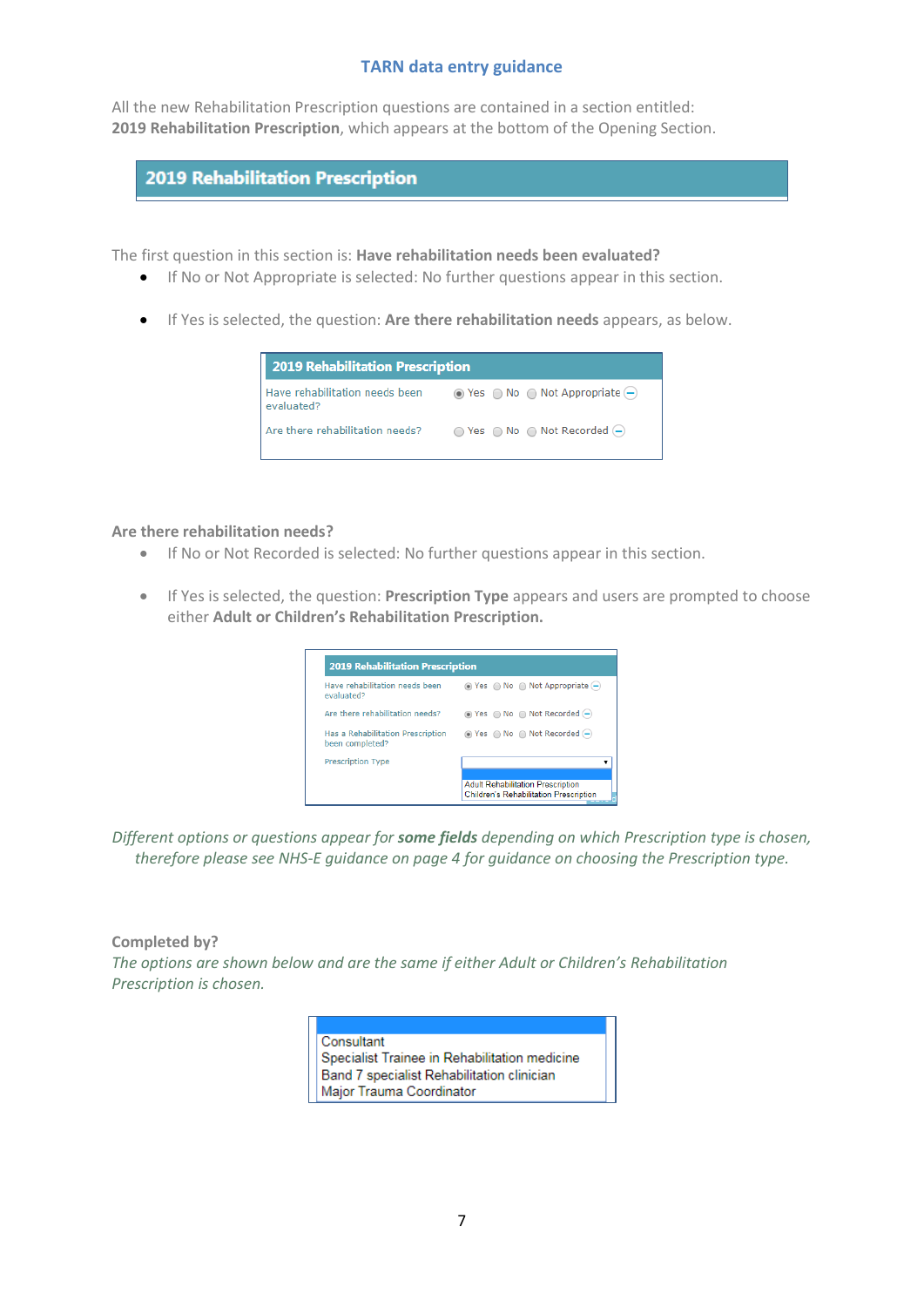*The next four questions appear if either Adult or Children's Rehabilitation Prescription is chosen and are simple questions with no conditional responses:* 

**Does the Rehabilitation Prescription contain the 8 (or 9 if Children's RP is chosen) core items?**

• Yes/No/Not recorded

**Has the Rehabilitation Prescription been developed with the involvement of the patient and/or their family/carers?**

Yes/No/Not recorded

**Has the Rehabilitation Prescription been discussed with the patient where possible?**

Yes/No/Not recorded/Not Appropriate

**Has the Rehabilitation Prescription been given to patient, General Practitioner and the next care provider?**

Yes/No/Not recorded

| Does the Rehabilitation<br>Prescription contain the 8 core<br>items?                                                                                                            | $\odot$ Yes $\odot$ No $\odot$ Not Recorded $\odot$                                            |
|---------------------------------------------------------------------------------------------------------------------------------------------------------------------------------|------------------------------------------------------------------------------------------------|
| Has the Rehabilitation Prescription $\odot$ Yes $\odot$ No $\odot$ Not Recorded $\odot$<br>been developed with the<br>involvement of the patient and/or<br>their family/carers? |                                                                                                |
| Has the Rehabilitation Prescription<br>been discussed with the patient<br>where possible?                                                                                       | $\odot$ Yes $\odot$ No $\odot$ Not Recorded $\odot$ Not Appropriate $\left(\rightarrow\right)$ |
| Has the Rehabilitation Prescription<br>been given to patient, General<br>Practitioner and the next care<br>provider?                                                            | $\odot$ Yes $\odot$ No $\odot$ Not Recorded $\odot$                                            |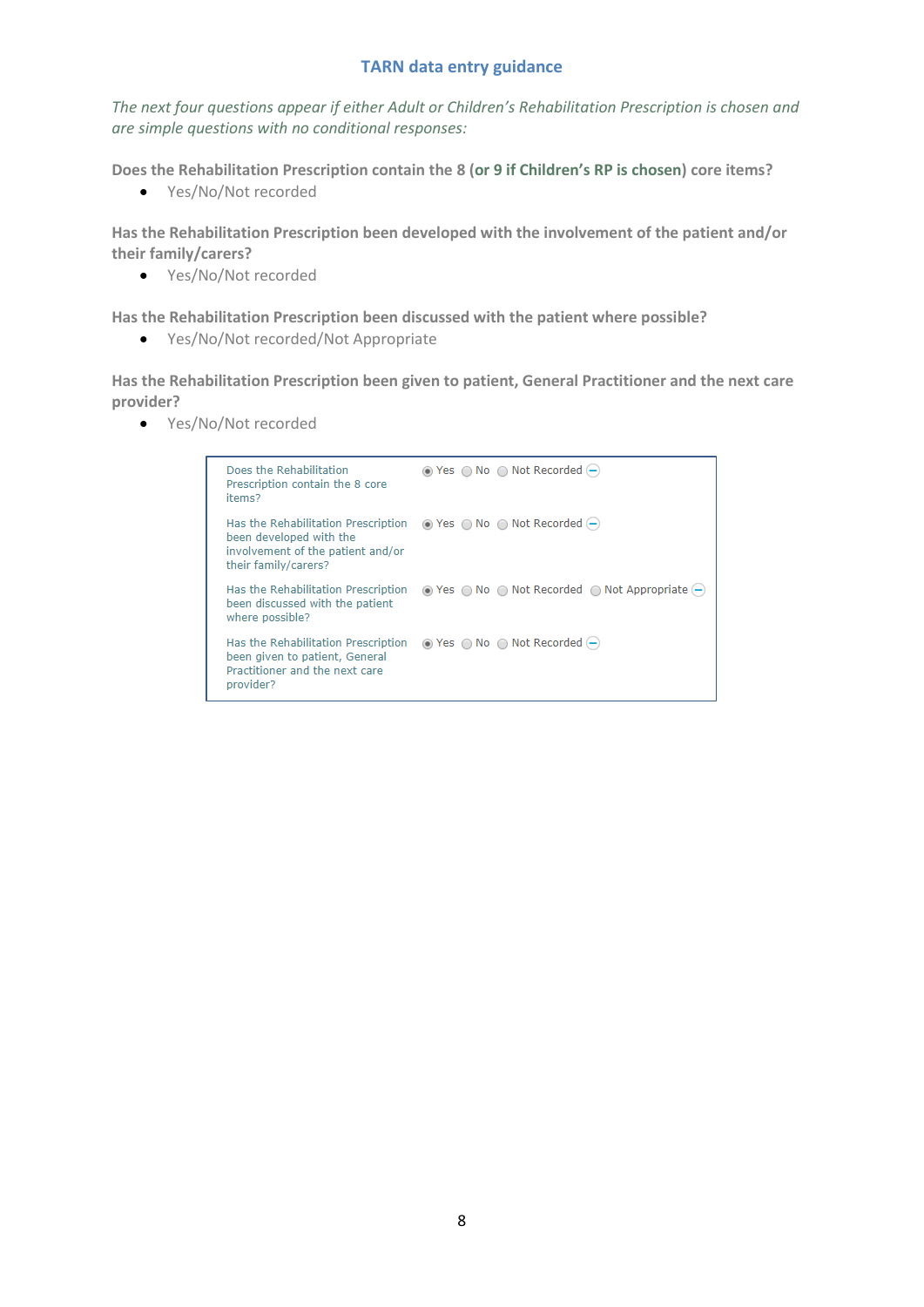**Rehabilitation needs checklist** 

- If No or Not Recorded is selected: The system jumps ahead to the next question: **What is the patient's rehabilitation need?**
- If Yes is selected, users are prompted to **select** any: **Physical, Cognitive or Psychosocial** needs the patient may have. Options for all are shown below:

**Physical impairment requiring rehabilitation** *Same options appear for Adults & Children*

> Brain injury with prolonged disorder of consciousness (PDOC) Brain injury without prolonged disorder of consciousness Facial injuries (inc. visual loss) Thorax (inc. ribs. lungs, diaphragm, sternum) Abdomen & Pelvis (see help text for inclusions) Spinal cord injury - ventilated Spinal cord injury - not ventilated Spinal fractures - no neurology Upper limb: Single complex fracture or dislocation Upper limb: Multiple fractures Upper limb: Limb reconstruction Upper limb: Amputee Lower limb: Single complex fracture or dislocation Lower limb: Pelvic fracture Lower limb: Multiple fractures Lower limb: Limb reconstruction Lower limb: Amputee Nerve injury (inc.brachial/lumbar plexus, peripheral nerve) External (inc. burns, lacerations & degloving) Other (add comments to Diary section)

**Cognitive or mood disturbance requiring rehabilitation** *Same options appear for Adults & Children*

> **Communication difficulties** Cognitive difficulties Challenging behaviour Mental Health difficulties: Pre Injury Mental Health difficulties: Post Injury **Emotional difficulties** Other (add comments to Diary section)

**Psychosocial issues (that may impact on Rehabilitation)** *Different options appear for Adults & Children as shown below* 

| <b>Adult options</b>                                                                                                                                                                                                                                                            | <b>Children's options</b>                                                                                                                                                                                                                                                                                |  |
|---------------------------------------------------------------------------------------------------------------------------------------------------------------------------------------------------------------------------------------------------------------------------------|----------------------------------------------------------------------------------------------------------------------------------------------------------------------------------------------------------------------------------------------------------------------------------------------------------|--|
| Housing / accommodation<br>Drug / alcohol misuse<br>Complex medico-legal issues: best interest, safeguarding DOLS<br>Educational<br>Referred to violence reduction team<br>Vocational / job role requiring specialist vocational rehab<br>Other (add comments to Diary section) | Safeguarding concerns/other complex medico-legal issues<br>Educational needs, Special Educational, Education EHCP<br>Complex medico-legal issues: best interest, safeguarding DOLS<br>Educational<br>Vocational /job role requiring specialist vocational rehab<br>Other (add comments to Diary section) |  |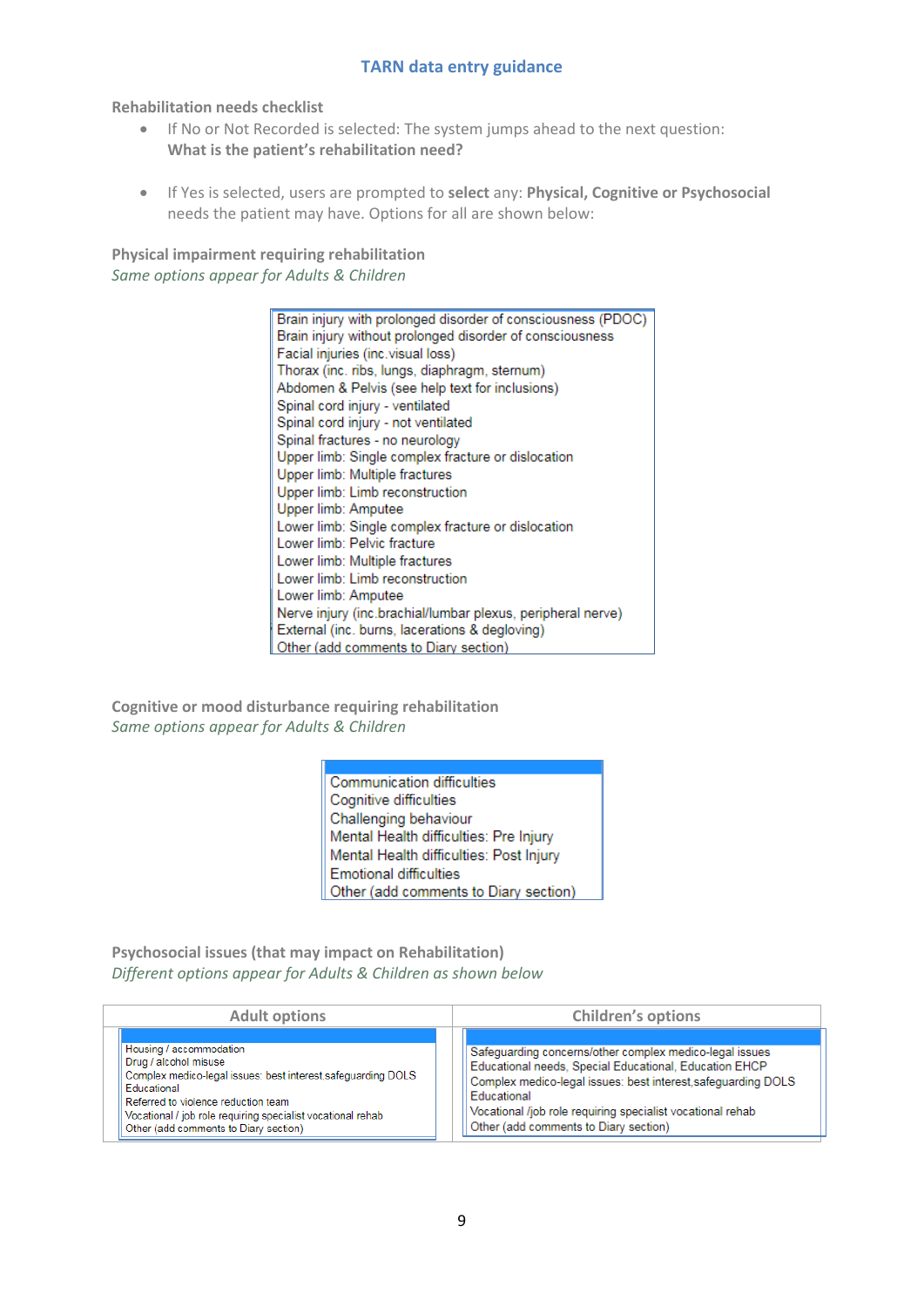**Who has legal parental responsibility for the child?** *This question only appears if the Children's Rehabilitation Prescription is chosen* 

| Birth/adopted parents |  |  |
|-----------------------|--|--|
| Social services       |  |  |
| Special guardians     |  |  |
| Residency order       |  |  |
| Looked after child    |  |  |

**Where is the child domiciled?**

*This question only appears if the Children's Rehabilitation Prescription is chosen* 

Legal guardian Family/friends/carer Foster care Residential care Gang involvement Other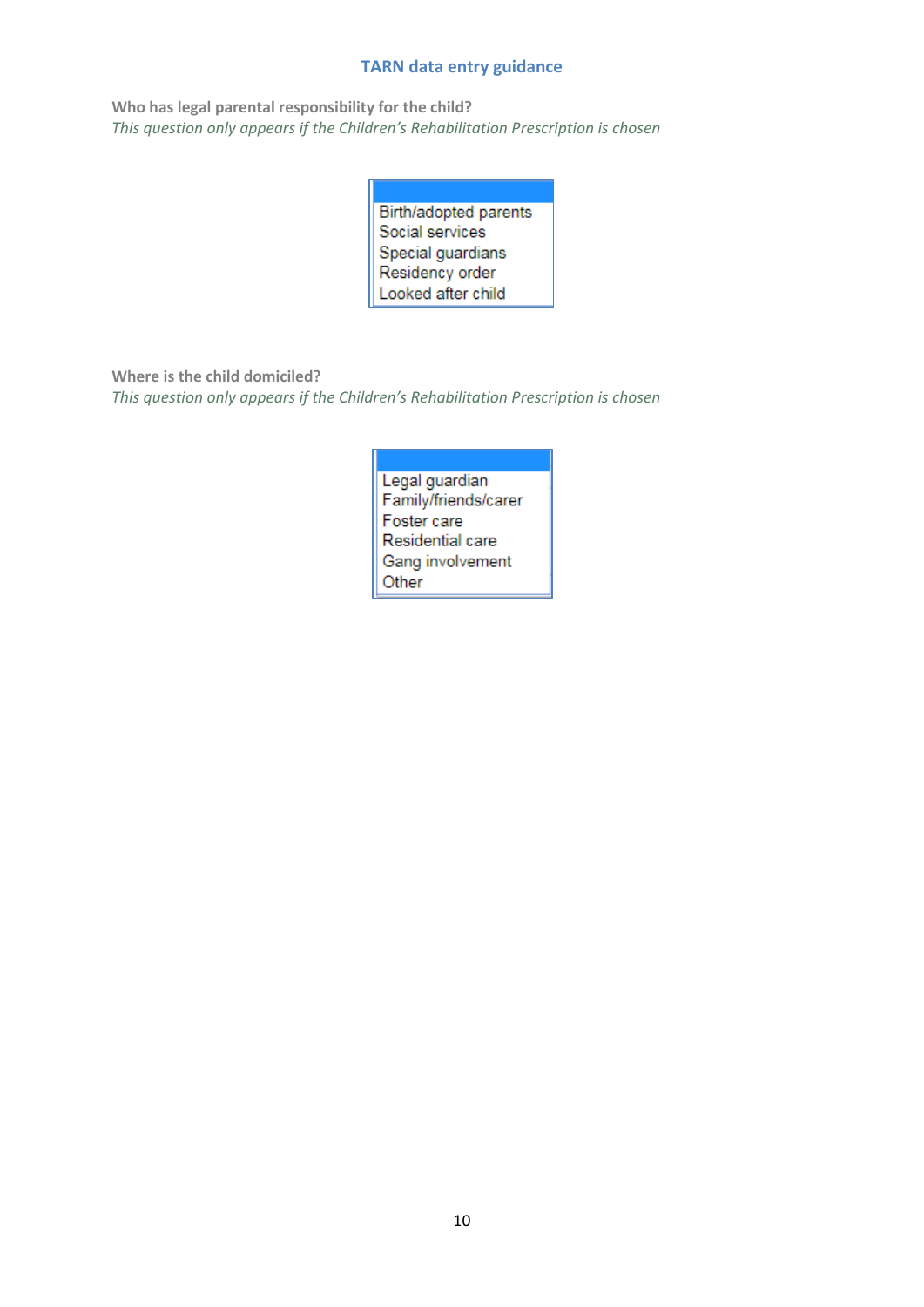**What is the patient's rehabilitation need?** *Different options appear for Adults & Children as shown below*